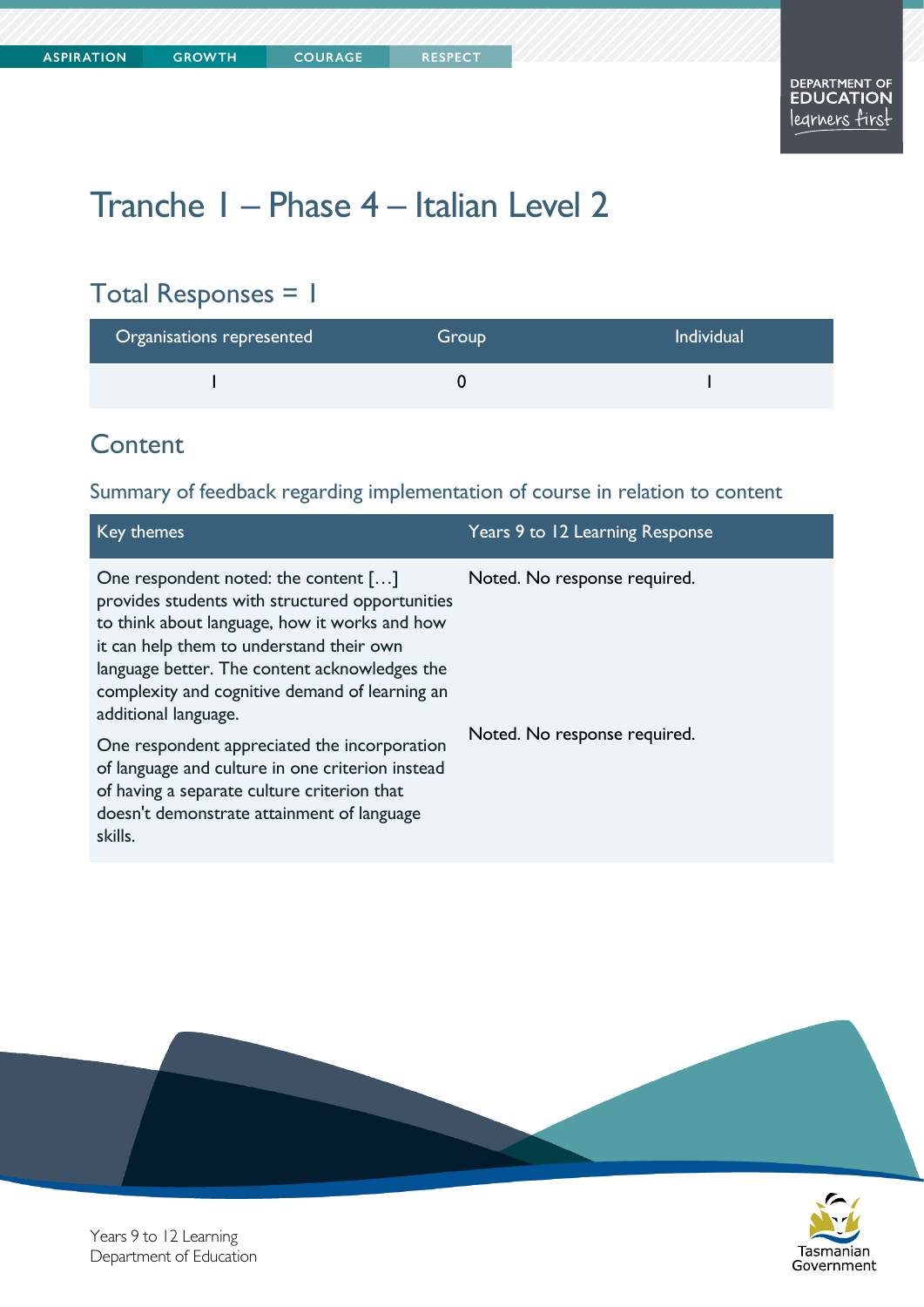### Work Requirements

Summary of feedback regarding implementation of course in relation to Work **Requirements** 

| Key themes                                                                                                                                                                                                                    | Years 9 to 12 Learning Response                                                                                                                                                                                                                                                                                                                |
|-------------------------------------------------------------------------------------------------------------------------------------------------------------------------------------------------------------------------------|------------------------------------------------------------------------------------------------------------------------------------------------------------------------------------------------------------------------------------------------------------------------------------------------------------------------------------------------|
| Teachers will need clear and graduated<br>exemplars for the new work requirements.<br>"We will especially need exemplars and PL<br>sessions for the integrated task (criterion 5 and<br>a work requirement for each module)". | The Course implementation guide will include<br>guidance for developing work requirement tasks<br>and strategies for helping students build their<br>writing skills. The course outlines in Appendix<br>7 the role of dictionaries and online translation<br>tools that students should be taught to use to<br>their benefit in writing tasks. |

## Support for Implementation

Summary of feedback regarding support desired for implementation and delivery

| Key themes                                                 | Years 9 to 12 Learning Response                                                                                                                                                                                                                                                                                                   |
|------------------------------------------------------------|-----------------------------------------------------------------------------------------------------------------------------------------------------------------------------------------------------------------------------------------------------------------------------------------------------------------------------------|
| Request for support to develop resources,<br>exemplars etc | The Course implementation guide will include<br>guidance for developing appropriate tasks and<br>strategies for helping students build their skills.<br>The course outlines in Appendix 7 the role of<br>dictionaries and online translation tools that<br>students should be taught to use to their benefit<br>in writing tasks. |